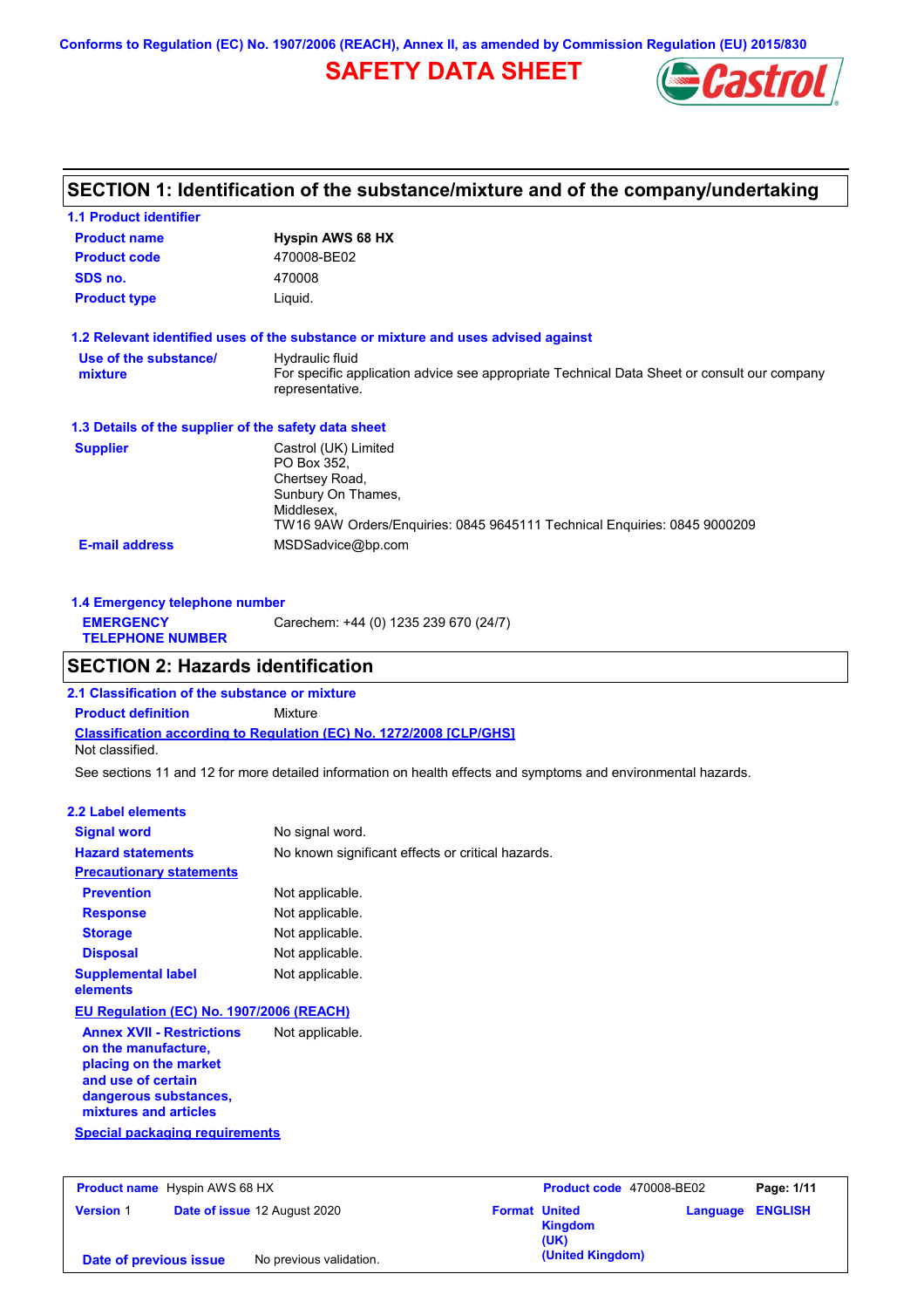# **SECTION 2: Hazards identification**

| <b>Containers to be fitted</b><br>with child-resistant<br>fastenings                                                                                                                                                                                                                                                                             | Not applicable.                                                                       |  |  |  |
|--------------------------------------------------------------------------------------------------------------------------------------------------------------------------------------------------------------------------------------------------------------------------------------------------------------------------------------------------|---------------------------------------------------------------------------------------|--|--|--|
| <b>Tactile warning of danger</b>                                                                                                                                                                                                                                                                                                                 | Not applicable.                                                                       |  |  |  |
| 2.3 Other hazards                                                                                                                                                                                                                                                                                                                                |                                                                                       |  |  |  |
| <b>Results of PBT and vPvB</b><br>Product does not meet the criteria for PBT or vPvB according to Regulation (EC) No. 1907/2006,<br>Annex XIII.<br>assessment                                                                                                                                                                                    |                                                                                       |  |  |  |
| <b>Product meets the criteria</b><br>for PBT or vPvB according<br>to Regulation (EC) No.<br><b>1907/2006, Annex XIII</b>                                                                                                                                                                                                                         | This mixture does not contain any substances that are assessed to be a PBT or a vPvB. |  |  |  |
| Other hazards which do<br>Defatting to the skin.<br>Note: High Pressure Applications<br>not result in classification<br>Injections through the skin resulting from contact with the product at high pressure constitute a<br>major medical emergency.<br>See 'Notes to physician' under First-Aid Measures, Section 4 of this Safety Data Sheet. |                                                                                       |  |  |  |

## **SECTION 3: Composition/information on ingredients**

Mixture

## **3.2 Mixtures**

**Product definition**

Highly refined base oil (IP 346 DMSO extract < 3%). Proprietary performance additives.

## **This product does not contain any hazardous ingredients at or above regulated thresholds.**

## **SECTION 4: First aid measures**

| 4.1 Description of first aid measures |                                                                                                                                                                                                                                         |
|---------------------------------------|-----------------------------------------------------------------------------------------------------------------------------------------------------------------------------------------------------------------------------------------|
| <b>Eye contact</b>                    | In case of contact, immediately flush eyes with plenty of water for at least 15 minutes. Eyelids<br>should be held away from the eyeball to ensure thorough rinsing. Check for and remove any<br>contact lenses. Get medical attention. |
| <b>Skin contact</b>                   | Wash skin thoroughly with soap and water or use recognised skin cleanser. Remove<br>contaminated clothing and shoes. Wash clothing before reuse. Clean shoes thoroughly before<br>reuse. Get medical attention if irritation develops.  |
| <b>Inhalation</b>                     | If inhaled, remove to fresh air. Get medical attention if symptoms occur.                                                                                                                                                               |
| <b>Ingestion</b>                      | Do not induce vomiting unless directed to do so by medical personnel. Get medical attention if<br>symptoms occur.                                                                                                                       |
| <b>Protection of first-aiders</b>     | No action shall be taken involving any personal risk or without suitable training.                                                                                                                                                      |

### **4.2 Most important symptoms and effects, both acute and delayed**

See Section 11 for more detailed information on health effects and symptoms. **Potential acute health effects Inhalation** Vapour inhalation under ambient conditions is not normally a problem due to low vapour pressure. **Ingestion** No known significant effects or critical hazards. **Skin contact** Defatting to the skin. May cause skin dryness and irritation. **Eye contact** No known significant effects or critical hazards. **Delayed and immediate effects as well as chronic effects from short and long-term exposure Inhalation Ingestion Skin contact Eye contact** Overexposure to the inhalation of airborne droplets or aerosols may cause irritation of the respiratory tract. Ingestion of large quantities may cause nausea and diarrhoea. Prolonged or repeated contact can defat the skin and lead to irritation and/or dermatitis. Potential risk of transient stinging or redness if accidental eye contact occurs.

#### **4.3 Indication of any immediate medical attention and special treatment needed**

| <b>Product name</b> Hyspin AWS 68 HX |                              | Product code 470008-BE02 |                      | Page: 2/11             |          |                |
|--------------------------------------|------------------------------|--------------------------|----------------------|------------------------|----------|----------------|
| <b>Version 1</b>                     | Date of issue 12 August 2020 |                          | <b>Format United</b> | <b>Kingdom</b><br>(UK) | Language | <b>ENGLISH</b> |
| Date of previous issue               |                              | No previous validation.  |                      | (United Kingdom)       |          |                |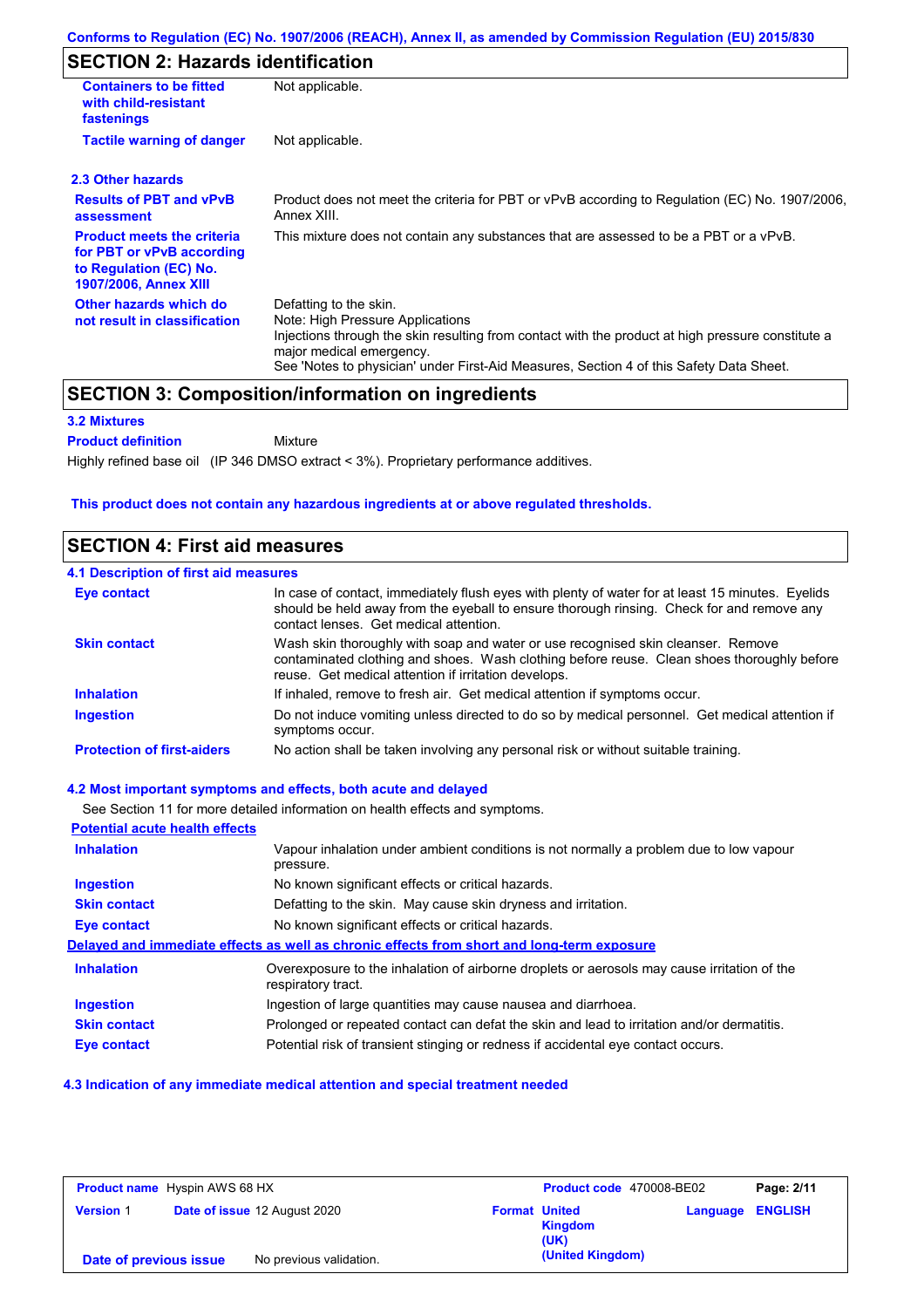# **SECTION 4: First aid measures**

| <b>Notes to physician</b>          | Treatment should in general be symptomatic and directed to relieving any effects.<br>Note: High Pressure Applications<br>Injections through the skin resulting from contact with the product at high pressure constitute a<br>major medical emergency. Injuries may not appear serious at first but within a few hours tissue<br>becomes swollen, discoloured and extremely painful with extensive subcutaneous necrosis.<br>Surgical exploration should be undertaken without delay. Thorough and extensive debridement<br>of the wound and underlying tissue is necessary to minimise tissue loss and prevent or limit<br>permanent damage. Note that high pressure may force the product considerable distances<br>along tissue planes. |
|------------------------------------|--------------------------------------------------------------------------------------------------------------------------------------------------------------------------------------------------------------------------------------------------------------------------------------------------------------------------------------------------------------------------------------------------------------------------------------------------------------------------------------------------------------------------------------------------------------------------------------------------------------------------------------------------------------------------------------------------------------------------------------------|
| CECTION E. Einefinkting measonings |                                                                                                                                                                                                                                                                                                                                                                                                                                                                                                                                                                                                                                                                                                                                            |

## **SECTION 5: Firefighting measures**

| 5.1 Extinguishing media                                                                                                                                                                                                                                                                                                                                                                                                       |                                                                                                                          |  |  |  |
|-------------------------------------------------------------------------------------------------------------------------------------------------------------------------------------------------------------------------------------------------------------------------------------------------------------------------------------------------------------------------------------------------------------------------------|--------------------------------------------------------------------------------------------------------------------------|--|--|--|
| <b>Suitable extinguishing</b><br>media                                                                                                                                                                                                                                                                                                                                                                                        | In case of fire, use foam, dry chemical or carbon dioxide extinguisher or spray.                                         |  |  |  |
| <b>Unsuitable extinguishing</b><br>media                                                                                                                                                                                                                                                                                                                                                                                      | Do not use water jet. The use of a water jet may cause the fire to spread by splashing the<br>burning product.           |  |  |  |
| 5.2 Special hazards arising from the substance or mixture                                                                                                                                                                                                                                                                                                                                                                     |                                                                                                                          |  |  |  |
| <b>Hazards from the</b><br>substance or mixture                                                                                                                                                                                                                                                                                                                                                                               | In a fire or if heated, a pressure increase will occur and the container may burst.                                      |  |  |  |
| <b>Hazardous combustion</b>                                                                                                                                                                                                                                                                                                                                                                                                   | Combustion products may include the following:<br>carbon oxides (CO, CO <sub>2</sub> ) (carbon monoxide, carbon dioxide) |  |  |  |
| products                                                                                                                                                                                                                                                                                                                                                                                                                      |                                                                                                                          |  |  |  |
| 5.3 Advice for firefighters                                                                                                                                                                                                                                                                                                                                                                                                   |                                                                                                                          |  |  |  |
| <b>Special precautions for</b><br>No action shall be taken involving any personal risk or without suitable training. Promptly<br>isolate the scene by removing all persons from the vicinity of the incident if there is a fire.<br>fire-fighters                                                                                                                                                                             |                                                                                                                          |  |  |  |
| <b>Special protective</b><br>Fire-fighters should wear appropriate protective equipment and self-contained breathing<br>apparatus (SCBA) with a full face-piece operated in positive pressure mode. Clothing for fire-<br>equipment for fire-fighters<br>fighters (including helmets, protective boots and gloves) conforming to European standard EN<br>469 will provide a basic level of protection for chemical incidents. |                                                                                                                          |  |  |  |

# **SECTION 6: Accidental release measures**

|                                                          | 6.1 Personal precautions, protective equipment and emergency procedures                                                                                                                                                                                                                                                                                                                        |
|----------------------------------------------------------|------------------------------------------------------------------------------------------------------------------------------------------------------------------------------------------------------------------------------------------------------------------------------------------------------------------------------------------------------------------------------------------------|
| For non-emergency<br>personnel                           | No action shall be taken involving any personal risk or without suitable training. Evacuate<br>surrounding areas. Keep unnecessary and unprotected personnel from entering. Do not touch<br>or walk through spilt material. Floors may be slippery; use care to avoid falling. Put on<br>appropriate personal protective equipment.                                                            |
| For emergency responders                                 | If specialised clothing is required to deal with the spillage, take note of any information in<br>Section 8 on suitable and unsuitable materials. See also the information in "For non-<br>emergency personnel".                                                                                                                                                                               |
| <b>6.2 Environmental</b><br>precautions                  | Avoid dispersal of spilt material and runoff and contact with soil, waterways, drains and sewers.<br>Inform the relevant authorities if the product has caused environmental pollution (sewers,<br>waterways, soil or air).                                                                                                                                                                    |
| 6.3 Methods and material for containment and cleaning up |                                                                                                                                                                                                                                                                                                                                                                                                |
| <b>Small spill</b>                                       | Stop leak if without risk. Move containers from spill area. Absorb with an inert material and<br>place in an appropriate waste disposal container. Dispose of via a licensed waste disposal<br>contractor.                                                                                                                                                                                     |
| <b>Large spill</b>                                       | Stop leak if without risk. Move containers from spill area. Prevent entry into sewers, water<br>courses, basements or confined areas. Contain and collect spillage with non-combustible,<br>absorbent material e.g. sand, earth, vermiculite or diatomaceous earth and place in container<br>for disposal according to local regulations. Dispose of via a licensed waste disposal contractor. |
| 6.4 Reference to other<br><b>sections</b>                | See Section 1 for emergency contact information.<br>See Section 5 for firefighting measures.<br>See Section 8 for information on appropriate personal protective equipment.<br>See Section 12 for environmental precautions.<br>See Section 13 for additional waste treatment information.                                                                                                     |

| <b>Product name</b> Hyspin AWS 68 HX |  |                              | Product code 470008-BE02 |                  | Page: 3/11 |                |
|--------------------------------------|--|------------------------------|--------------------------|------------------|------------|----------------|
| <b>Version 1</b>                     |  | Date of issue 12 August 2020 | <b>Format United</b>     | Kingdom<br>(UK)  | Language   | <b>ENGLISH</b> |
| Date of previous issue               |  | No previous validation.      |                          | (United Kingdom) |            |                |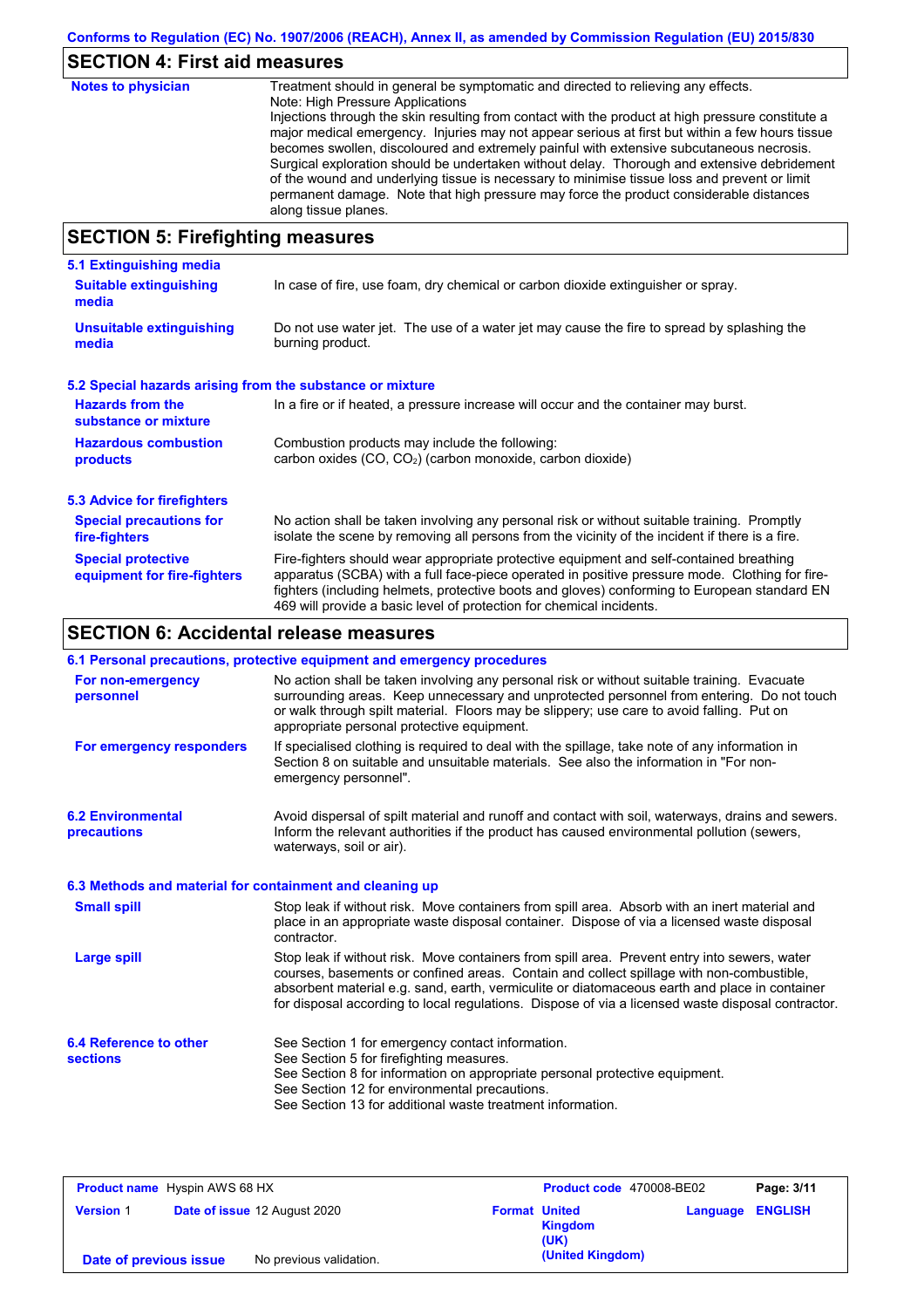## **SECTION 7: Handling and storage**

| 7.1 Precautions for safe handling                                                    |                                                                                                                                                                                                                                                                                                                                                                                                                                                                                          |  |  |  |
|--------------------------------------------------------------------------------------|------------------------------------------------------------------------------------------------------------------------------------------------------------------------------------------------------------------------------------------------------------------------------------------------------------------------------------------------------------------------------------------------------------------------------------------------------------------------------------------|--|--|--|
| <b>Protective measures</b>                                                           | Put on appropriate personal protective equipment.                                                                                                                                                                                                                                                                                                                                                                                                                                        |  |  |  |
| <b>Advice on general</b><br>occupational hygiene                                     | Eating, drinking and smoking should be prohibited in areas where this material is handled.<br>stored and processed. Wash thoroughly after handling. Remove contaminated clothing and<br>protective equipment before entering eating areas. See also Section 8 for additional<br>information on hygiene measures.                                                                                                                                                                         |  |  |  |
| <b>7.2 Conditions for safe</b><br>storage, including any<br><i>incompatibilities</i> | Store in accordance with local regulations. Store in a dry, cool and well-ventilated area, away<br>from incompatible materials (see Section 10). Keep away from heat and direct sunlight. Keep<br>container tightly closed and sealed until ready for use. Containers that have been opened must<br>be carefully resealed and kept upright to prevent leakage. Store and use only in equipment/<br>containers designed for use with this product. Do not store in unlabelled containers. |  |  |  |
| <b>Not suitable</b>                                                                  | Prolonged exposure to elevated temperature                                                                                                                                                                                                                                                                                                                                                                                                                                               |  |  |  |
| 7.3 Specific end use(s)                                                              |                                                                                                                                                                                                                                                                                                                                                                                                                                                                                          |  |  |  |
| <b>Recommendations</b>                                                               | See section 1.2 and Exposure scenarios in annex, if applicable.                                                                                                                                                                                                                                                                                                                                                                                                                          |  |  |  |

## **SECTION 8: Exposure controls/personal protection**

### **8.1 Control parameters**

**Occupational exposure limits** No exposure limit value known.

No exposure limit value known.

Whilst specific OELs for certain components may be shown in this section, other components may be present in any mist, vapour or dust produced. Therefore, the specific OELs may not be applicable to the product as a whole and are provided for guidance only.

**Recommended monitoring procedures** If this product contains ingredients with exposure limits, personal, workplace atmosphere or biological monitoring may be required to determine the effectiveness of the ventilation or other control measures and/or the necessity to use respiratory protective equipment. Reference should be made to monitoring standards, such as the following: European Standard EN 689 (Workplace atmospheres - Guidance for the assessment of exposure by inhalation to chemical agents for comparison with limit values and measurement strategy) European Standard EN 14042 (Workplace atmospheres - Guide for the application and use of procedures for the assessment of exposure to chemical and biological agents) European Standard EN 482 (Workplace atmospheres - General requirements for the performance of procedures for the measurement of chemical agents) Reference to national guidance documents for methods for the determination of hazardous substances will also be required.

### **Derived No Effect Level**

No DNELs/DMELs available.

#### **Predicted No Effect Concentration**

No PNECs available

### **8.2 Exposure controls**

| <b>Appropriate engineering</b><br><b>controls</b><br>kept in good condition and properly maintained.<br><b>Individual protection measures</b> |                                                                                                                                                                                                                                                                                                                                                                                                                                                                                                       |                      | Provide exhaust ventilation or other engineering controls to keep the relevant airborne<br>concentrations below their respective occupational exposure limits.<br>All activities involving chemicals should be assessed for their risks to health, to ensure<br>exposures are adequately controlled. Personal protective equipment should only be considered<br>after other forms of control measures (e.g. engineering controls) have been suitably evaluated.<br>Personal protective equipment should conform to appropriate standards, be suitable for use, be<br>Your supplier of personal protective equipment should be consulted for advice on selection and<br>appropriate standards. For further information contact your national organisation for standards.<br>The final choice of protective equipment will depend upon a risk assessment. It is important to<br>ensure that all items of personal protective equipment are compatible. |          |                |  |
|-----------------------------------------------------------------------------------------------------------------------------------------------|-------------------------------------------------------------------------------------------------------------------------------------------------------------------------------------------------------------------------------------------------------------------------------------------------------------------------------------------------------------------------------------------------------------------------------------------------------------------------------------------------------|----------------------|------------------------------------------------------------------------------------------------------------------------------------------------------------------------------------------------------------------------------------------------------------------------------------------------------------------------------------------------------------------------------------------------------------------------------------------------------------------------------------------------------------------------------------------------------------------------------------------------------------------------------------------------------------------------------------------------------------------------------------------------------------------------------------------------------------------------------------------------------------------------------------------------------------------------------------------------------|----------|----------------|--|
| <b>Hygiene measures</b>                                                                                                                       | Wash hands, forearms and face thoroughly after handling chemical products, before eating,<br>smoking and using the lavatory and at the end of the working period. Ensure that eyewash<br>stations and safety showers are close to the workstation location.                                                                                                                                                                                                                                           |                      |                                                                                                                                                                                                                                                                                                                                                                                                                                                                                                                                                                                                                                                                                                                                                                                                                                                                                                                                                      |          |                |  |
| <b>Respiratory protection</b>                                                                                                                 | In case of insufficient ventilation, wear suitable respiratory equipment.<br>The correct choice of respiratory protection depends upon the chemicals being handled, the<br>conditions of work and use, and the condition of the respiratory equipment. Safety procedures<br>should be developed for each intended application. Respiratory protection equipment should<br>therefore be chosen in consultation with the supplier/manufacturer and with a full assessment<br>of the working conditions. |                      |                                                                                                                                                                                                                                                                                                                                                                                                                                                                                                                                                                                                                                                                                                                                                                                                                                                                                                                                                      |          |                |  |
| <b>Product name</b> Hyspin AWS 68 HX                                                                                                          |                                                                                                                                                                                                                                                                                                                                                                                                                                                                                                       |                      | Product code 470008-BE02                                                                                                                                                                                                                                                                                                                                                                                                                                                                                                                                                                                                                                                                                                                                                                                                                                                                                                                             |          | Page: 4/11     |  |
| <b>Version 1</b>                                                                                                                              | Date of issue 12 August 2020                                                                                                                                                                                                                                                                                                                                                                                                                                                                          | <b>Format United</b> | <b>Kingdom</b><br>(UK)                                                                                                                                                                                                                                                                                                                                                                                                                                                                                                                                                                                                                                                                                                                                                                                                                                                                                                                               | Language | <b>ENGLISH</b> |  |
| Date of previous issue                                                                                                                        | No previous validation.                                                                                                                                                                                                                                                                                                                                                                                                                                                                               |                      | (United Kingdom)                                                                                                                                                                                                                                                                                                                                                                                                                                                                                                                                                                                                                                                                                                                                                                                                                                                                                                                                     |          |                |  |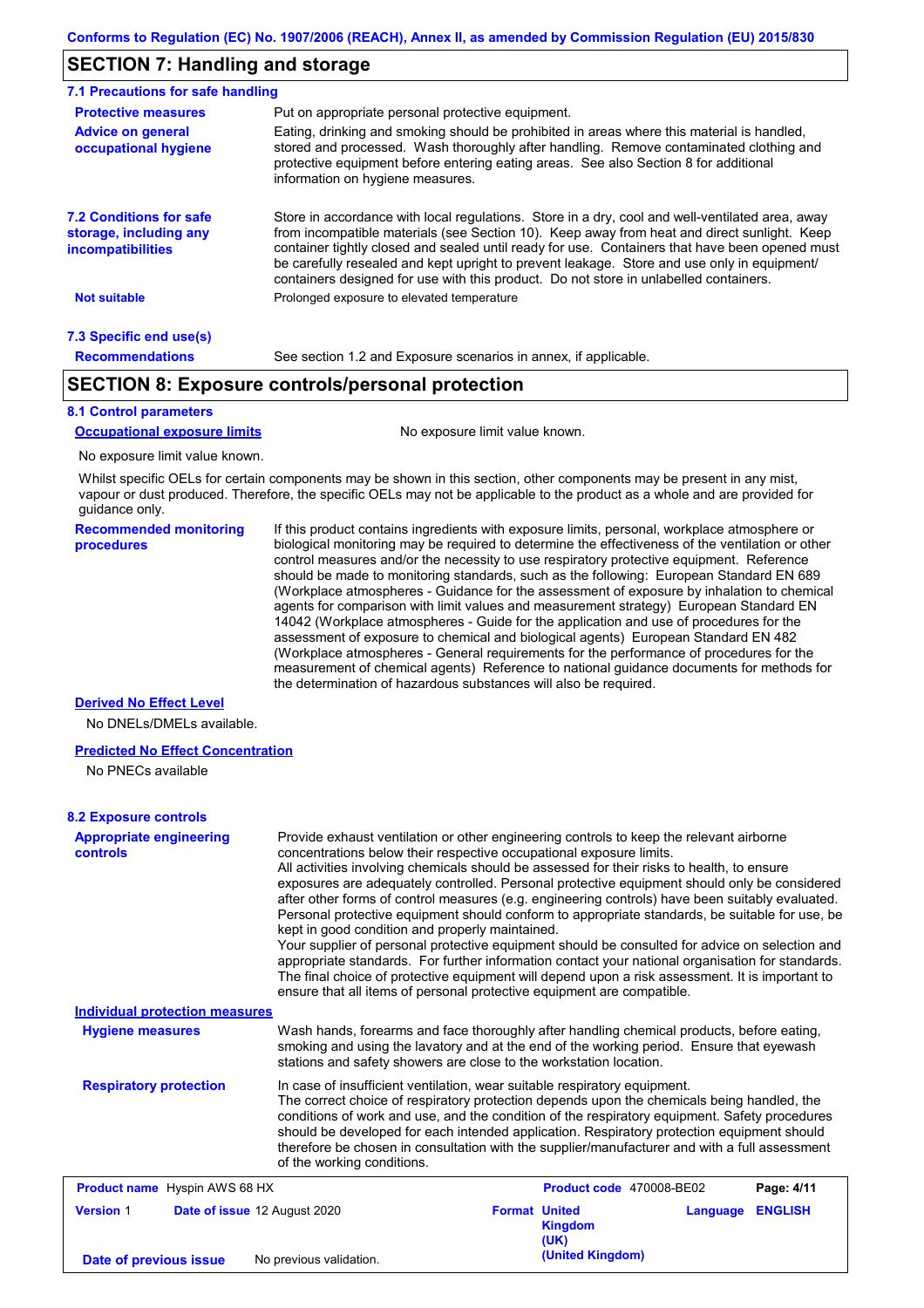# **SECTION 8: Exposure controls/personal protection**

| <b>Eye/face protection</b><br><b>Skin protection</b> | Safety glasses with side shields.                                                                                                                                                                                                                                    |                                                                                                                                                                                                                                                                                                                                                                                                                                                                                                                                                                                           |  |  |  |  |  |
|------------------------------------------------------|----------------------------------------------------------------------------------------------------------------------------------------------------------------------------------------------------------------------------------------------------------------------|-------------------------------------------------------------------------------------------------------------------------------------------------------------------------------------------------------------------------------------------------------------------------------------------------------------------------------------------------------------------------------------------------------------------------------------------------------------------------------------------------------------------------------------------------------------------------------------------|--|--|--|--|--|
| <b>Hand protection</b>                               | <b>General Information:</b>                                                                                                                                                                                                                                          |                                                                                                                                                                                                                                                                                                                                                                                                                                                                                                                                                                                           |  |  |  |  |  |
|                                                      |                                                                                                                                                                                                                                                                      | Because specific work environments and material handling practices vary, safety procedures<br>should be developed for each intended application. The correct choice of protective gloves<br>depends upon the chemicals being handled, and the conditions of work and use. Most gloves<br>provide protection for only a limited time before they must be discarded and replaced (even the<br>best chemically resistant gloves will break down after repeated chemical exposures).                                                                                                          |  |  |  |  |  |
|                                                      | a full assessment of the working conditions.                                                                                                                                                                                                                         | Gloves should be chosen in consultation with the supplier / manufacturer and taking account of                                                                                                                                                                                                                                                                                                                                                                                                                                                                                            |  |  |  |  |  |
|                                                      | Recommended: Nitrile gloves.<br><b>Breakthrough time:</b>                                                                                                                                                                                                            |                                                                                                                                                                                                                                                                                                                                                                                                                                                                                                                                                                                           |  |  |  |  |  |
|                                                      | Our recommendations on the selection of gloves are as follows:                                                                                                                                                                                                       | Breakthrough time data are generated by glove manufacturers under laboratory test conditions<br>and represent how long a glove can be expected to provide effective permeation resistance. It<br>is important when following breakthrough time recommendations that actual workplace<br>conditions are taken into account. Always consult with your glove supplier for up-to-date<br>technical information on breakthrough times for the recommended glove type.                                                                                                                          |  |  |  |  |  |
|                                                      | Continuous contact:                                                                                                                                                                                                                                                  |                                                                                                                                                                                                                                                                                                                                                                                                                                                                                                                                                                                           |  |  |  |  |  |
|                                                      | can be obtained.<br>replacement regimes are determined and adhered to.                                                                                                                                                                                               | Gloves with a minimum breakthrough time of 240 minutes, or >480 minutes if suitable gloves<br>If suitable gloves are not available to offer that level of protection, gloves with shorter<br>breakthrough times may be acceptable as long as appropriate glove maintenance and                                                                                                                                                                                                                                                                                                            |  |  |  |  |  |
|                                                      | Short-term / splash protection:                                                                                                                                                                                                                                      |                                                                                                                                                                                                                                                                                                                                                                                                                                                                                                                                                                                           |  |  |  |  |  |
|                                                      |                                                                                                                                                                                                                                                                      | Recommended breakthrough times as above.<br>It is recognised that for short-term, transient exposures, gloves with shorter breakthrough times<br>may commonly be used. Therefore, appropriate maintenance and replacement regimes must<br>be determined and rigorously followed.                                                                                                                                                                                                                                                                                                          |  |  |  |  |  |
|                                                      | <b>Glove Thickness:</b>                                                                                                                                                                                                                                              |                                                                                                                                                                                                                                                                                                                                                                                                                                                                                                                                                                                           |  |  |  |  |  |
|                                                      | For general applications, we recommend gloves with a thickness typically greater than 0.35 mm.                                                                                                                                                                       |                                                                                                                                                                                                                                                                                                                                                                                                                                                                                                                                                                                           |  |  |  |  |  |
|                                                      | to ensure selection of the most appropriate glove for the task.                                                                                                                                                                                                      | It should be emphasised that glove thickness is not necessarily a good predictor of glove<br>resistance to a specific chemical, as the permeation efficiency of the glove will be dependent<br>on the exact composition of the glove material. Therefore, glove selection should also be based<br>on consideration of the task requirements and knowledge of breakthrough times.<br>Glove thickness may also vary depending on the glove manufacturer, the glove type and the<br>glove model. Therefore, the manufacturers' technical data should always be taken into account            |  |  |  |  |  |
|                                                      | Note: Depending on the activity being conducted, gloves of varying thickness may be required<br>for specific tasks. For example:                                                                                                                                     |                                                                                                                                                                                                                                                                                                                                                                                                                                                                                                                                                                                           |  |  |  |  |  |
|                                                      | • Thinner gloves (down to 0.1 mm or less) may be required where a high degree of manual<br>dexterity is needed. However, these gloves are only likely to give short duration protection and<br>would normally be just for single use applications, then disposed of. |                                                                                                                                                                                                                                                                                                                                                                                                                                                                                                                                                                                           |  |  |  |  |  |
|                                                      | as a chemical) risk i.e. where there is abrasion or puncture potential.                                                                                                                                                                                              | • Thicker gloves (up to 3 mm or more) may be required where there is a mechanical (as well                                                                                                                                                                                                                                                                                                                                                                                                                                                                                                |  |  |  |  |  |
| <b>Skin and body</b>                                 | Use of protective clothing is good industrial practice.<br>product.                                                                                                                                                                                                  | Personal protective equipment for the body should be selected based on the task being<br>performed and the risks involved and should be approved by a specialist before handling this<br>Cotton or polyester/cotton overalls will only provide protection against light superficial<br>contamination that will not soak through to the skin. Overalls should be laundered on a regular<br>basis. When the risk of skin exposure is high (e.g. when cleaning up spillages or if there is a<br>risk of splashing) then chemical resistant aprons and/or impervious chemical suits and boots |  |  |  |  |  |
| Product name Hyspin AWS 68 HX                        | will be required.                                                                                                                                                                                                                                                    | Product code 470008-BE02<br>Page: 5/11                                                                                                                                                                                                                                                                                                                                                                                                                                                                                                                                                    |  |  |  |  |  |
| <b>Version 1</b>                                     | Date of issue 12 August 2020                                                                                                                                                                                                                                         | <b>Format United</b><br>Language ENGLISH<br><b>Kingdom</b><br>(UK)                                                                                                                                                                                                                                                                                                                                                                                                                                                                                                                        |  |  |  |  |  |
| Date of previous issue                               | No previous validation.                                                                                                                                                                                                                                              | (United Kingdom)                                                                                                                                                                                                                                                                                                                                                                                                                                                                                                                                                                          |  |  |  |  |  |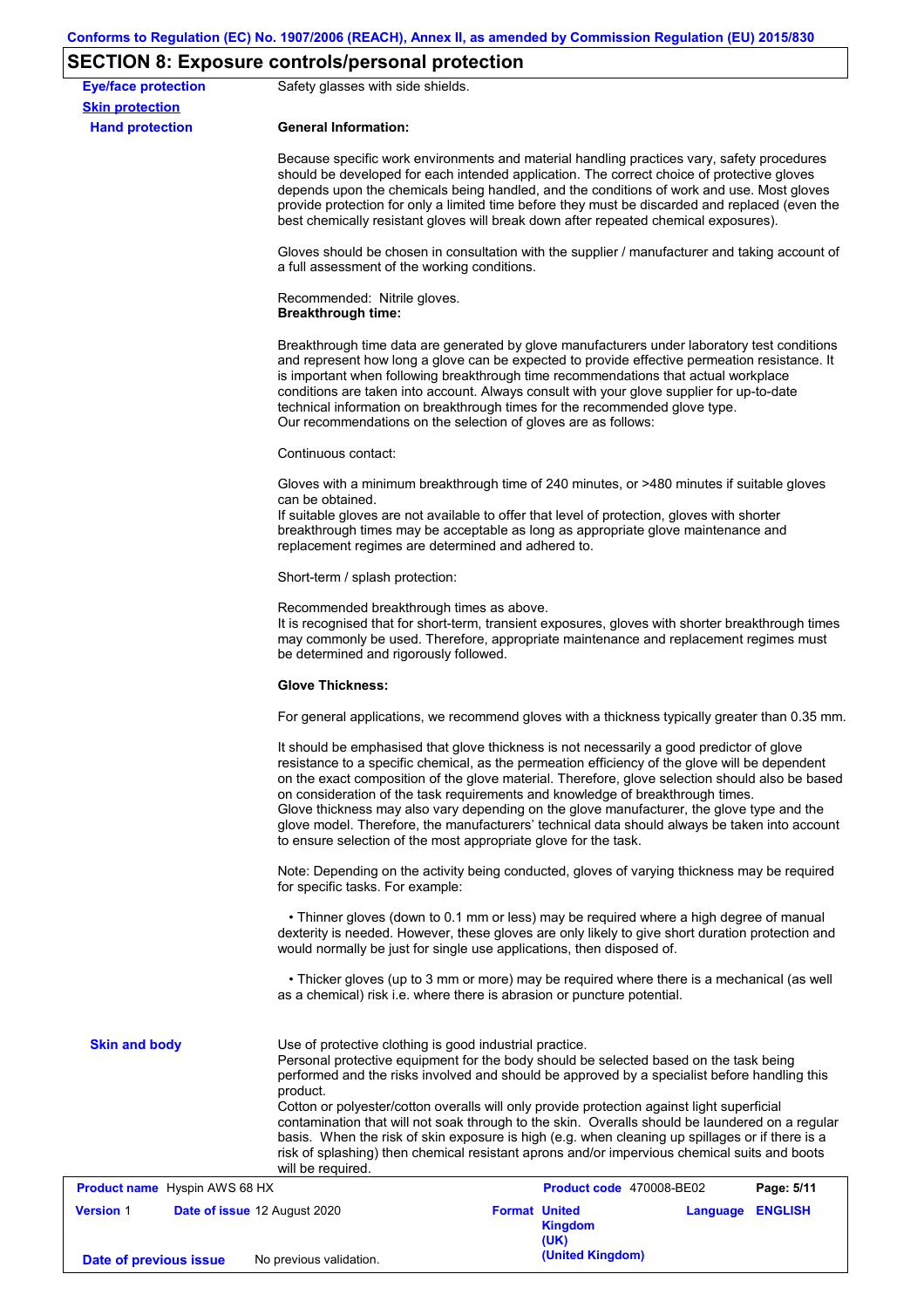# **SECTION 8: Exposure controls/personal protection**

| <b>Refer to standards:</b>                | Respiratory protection: EN 529<br>Gloves: EN 420, EN 374<br>Eye protection: EN 166<br>Filtering half-mask: EN 149<br>Filtering half-mask with valve: EN 405<br>Half-mask: EN 140 plus filter<br>Full-face mask: EN 136 plus filter<br>Particulate filters: EN 143<br>Gas/combined filters: EN 14387                           |
|-------------------------------------------|-------------------------------------------------------------------------------------------------------------------------------------------------------------------------------------------------------------------------------------------------------------------------------------------------------------------------------|
| <b>Environmental exposure</b><br>controls | Emissions from ventilation or work process equipment should be checked to ensure they<br>comply with the requirements of environmental protection legislation. In some cases, fume<br>scrubbers, filters or engineering modifications to the process equipment will be necessary to<br>reduce emissions to acceptable levels. |

# **SECTION 9: Physical and chemical properties**

## **9.1 Information on basic physical and chemical properties**

| <b>Appearance</b>                                      |                                                                                                                     |
|--------------------------------------------------------|---------------------------------------------------------------------------------------------------------------------|
| <b>Physical state</b>                                  | Liquid.                                                                                                             |
| <b>Colour</b>                                          | Colourless. [Light]                                                                                                 |
| <b>Odour</b>                                           | Not available.                                                                                                      |
| <b>Odour threshold</b>                                 | Not available.                                                                                                      |
| рH                                                     | Not available.                                                                                                      |
| <b>Melting point/freezing point</b>                    | Not available.                                                                                                      |
| Initial boiling point and boiling<br>range             | Not available.                                                                                                      |
| <b>Pour point</b>                                      | $-21 °C$                                                                                                            |
| <b>Flash point</b>                                     | Open cup: >200°C (>392°F) [Cleveland.]                                                                              |
| <b>Evaporation rate</b>                                | Not available.                                                                                                      |
| <b>Flammability (solid, gas)</b>                       | Not available.                                                                                                      |
| <b>Upper/lower flammability or</b><br>explosive limits | Not available.                                                                                                      |
| <b>Vapour pressure</b>                                 | Not available.                                                                                                      |
| <b>Vapour density</b>                                  | Not available.                                                                                                      |
| <b>Relative density</b>                                | Not available.                                                                                                      |
| <b>Density</b>                                         | <1000 kg/m <sup>3</sup> (<1 g/cm <sup>3</sup> ) at 15 <sup>°</sup> C                                                |
| <b>Solubility(ies)</b>                                 | insoluble in water.                                                                                                 |
| <b>Partition coefficient: n-octanol/</b><br>water      | Not available.                                                                                                      |
| <b>Auto-ignition temperature</b>                       | Not available.                                                                                                      |
| <b>Decomposition temperature</b>                       | Not available.                                                                                                      |
| <b>Viscosity</b>                                       | Kinematic: 68 mm <sup>2</sup> /s (68 cSt) at $40^{\circ}$ C<br>Kinematic: 8.6 mm <sup>2</sup> /s (8.6 cSt) at 100°C |
| <b>Explosive properties</b>                            | Not available.                                                                                                      |
| <b>Oxidising properties</b>                            | Not available.                                                                                                      |

### **9.2 Other information**

No additional information.

| <b>10.1 Reactivity</b>                            | No specific test data available for this product. Refer to Conditions to avoid and Incompatible<br>materials for additional information.                                                          |  |  |  |  |
|---------------------------------------------------|---------------------------------------------------------------------------------------------------------------------------------------------------------------------------------------------------|--|--|--|--|
| <b>10.2 Chemical stability</b>                    | The product is stable.<br>Under normal conditions of storage and use, hazardous reactions will not occur.<br>Under normal conditions of storage and use, hazardous polymerisation will not occur. |  |  |  |  |
| <b>10.3 Possibility of</b><br>hazardous reactions |                                                                                                                                                                                                   |  |  |  |  |
|                                                   |                                                                                                                                                                                                   |  |  |  |  |
| <b>10.4 Conditions to avoid</b>                   | Avoid all possible sources of ignition (spark or flame).                                                                                                                                          |  |  |  |  |
| <b>Product name</b> Hyspin AWS 68 HX              | Product code 470008-BE02<br>Page: 6/11                                                                                                                                                            |  |  |  |  |
| <b>Version 1</b>                                  | Date of issue 12 August 2020<br><b>Format United</b><br><b>ENGLISH</b><br>Language<br><b>Kingdom</b><br>(UK)                                                                                      |  |  |  |  |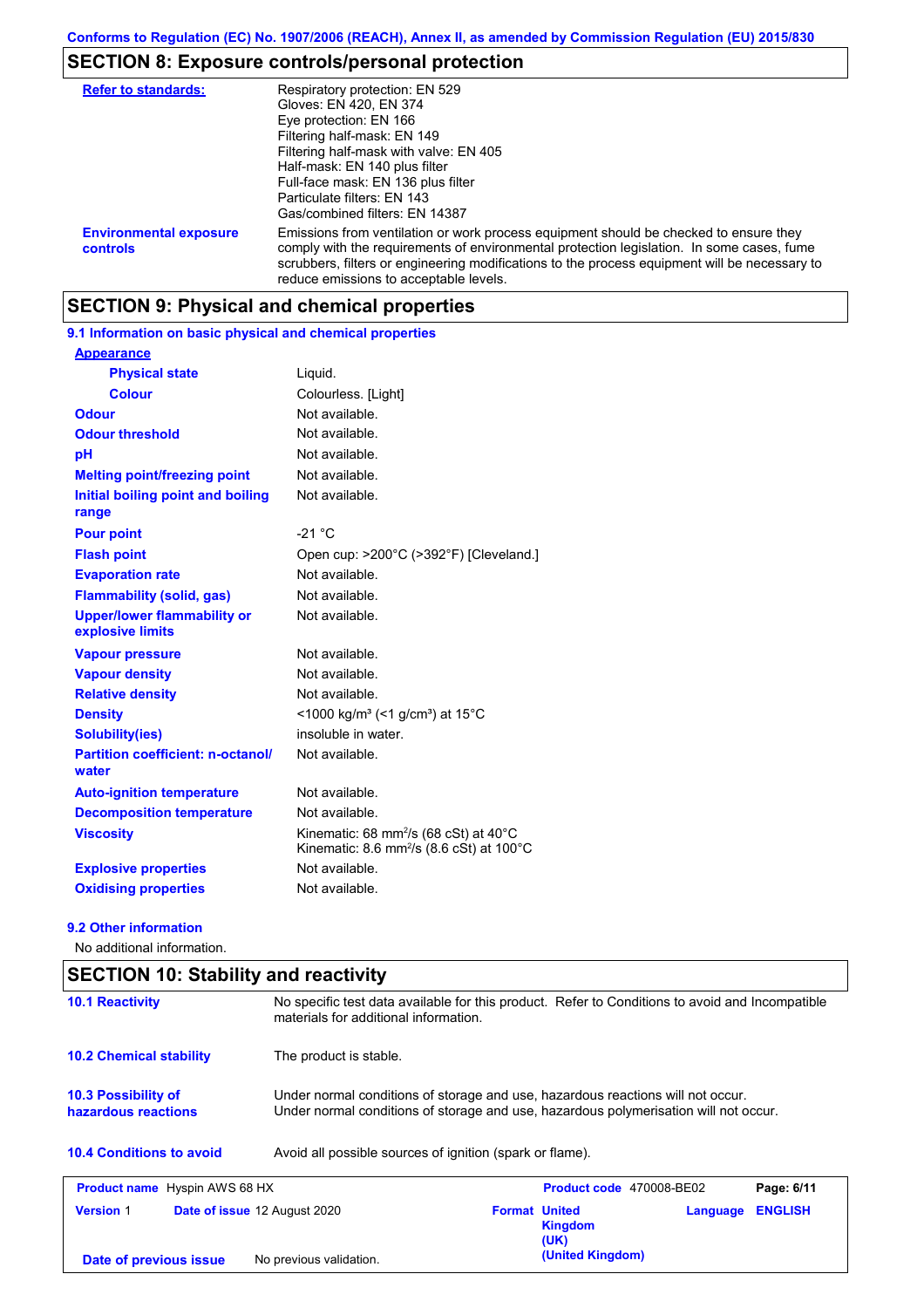| Conforms to Regulation (EC) No. 1907/2006 (REACH), Annex II, as amended by Commission Regulation (EU) 2015/830 |                                                                                                                   |  |  |  |
|----------------------------------------------------------------------------------------------------------------|-------------------------------------------------------------------------------------------------------------------|--|--|--|
| <b>SECTION 10: Stability and reactivity</b>                                                                    |                                                                                                                   |  |  |  |
| 10.5 Incompatible materials                                                                                    | Reactive or incompatible with the following materials: oxidising materials.                                       |  |  |  |
| <b>10.6 Hazardous</b><br>decomposition products                                                                | Under normal conditions of storage and use, hazardous decomposition products should not be<br>produced.           |  |  |  |
| <b>SECTION 11: Toxicological information</b>                                                                   |                                                                                                                   |  |  |  |
| 11.1 Information on toxicological effects                                                                      |                                                                                                                   |  |  |  |
| <b>Acute toxicity estimates</b><br>Not available.                                                              |                                                                                                                   |  |  |  |
| <b>Information on likely</b><br>routes of exposure                                                             | Routes of entry anticipated: Dermal, Inhalation.                                                                  |  |  |  |
| <b>Potential acute health effects</b>                                                                          |                                                                                                                   |  |  |  |
| <b>Inhalation</b>                                                                                              | Vapour inhalation under ambient conditions is not normally a problem due to low vapour<br>pressure.               |  |  |  |
| <b>Ingestion</b>                                                                                               | No known significant effects or critical hazards.                                                                 |  |  |  |
| <b>Skin contact</b>                                                                                            | Defatting to the skin. May cause skin dryness and irritation.                                                     |  |  |  |
| Eye contact                                                                                                    | No known significant effects or critical hazards.                                                                 |  |  |  |
|                                                                                                                | Symptoms related to the physical, chemical and toxicological characteristics                                      |  |  |  |
| <b>Inhalation</b>                                                                                              | No specific data.                                                                                                 |  |  |  |
| <b>Ingestion</b>                                                                                               | No specific data.                                                                                                 |  |  |  |
| <b>Skin contact</b>                                                                                            | Adverse symptoms may include the following:<br>irritation<br>dryness<br>cracking                                  |  |  |  |
| <b>Eye contact</b>                                                                                             | No specific data.                                                                                                 |  |  |  |
|                                                                                                                | Delayed and immediate effects as well as chronic effects from short and long-term exposure                        |  |  |  |
| <b>Inhalation</b>                                                                                              | Overexposure to the inhalation of airborne droplets or aerosols may cause irritation of the<br>respiratory tract. |  |  |  |
| <b>Ingestion</b>                                                                                               | Ingestion of large quantities may cause nausea and diarrhoea.                                                     |  |  |  |
| <b>Skin contact</b>                                                                                            | Prolonged or repeated contact can defat the skin and lead to irritation and/or dermatitis.                        |  |  |  |
| Eye contact                                                                                                    | Potential risk of transient stinging or redness if accidental eye contact occurs.                                 |  |  |  |
| <b>Potential chronic health effects</b>                                                                        |                                                                                                                   |  |  |  |
| <b>General</b>                                                                                                 | No known significant effects or critical hazards.                                                                 |  |  |  |
| <b>Carcinogenicity</b>                                                                                         | No known significant effects or critical hazards.                                                                 |  |  |  |
| <b>Mutagenicity</b>                                                                                            | No known significant effects or critical hazards.                                                                 |  |  |  |
| <b>Developmental effects</b>                                                                                   | No known significant effects or critical hazards.                                                                 |  |  |  |
| <b>Fertility effects</b>                                                                                       | No known significant effects or critical hazards.                                                                 |  |  |  |

# **SECTION 12: Ecological information**

## **12.1 Toxicity**

**Environmental hazards** Not classified as dangerous

## **12.2 Persistence and degradability**

Expected to be biodegradable.

## **12.3 Bioaccumulative potential**

This product is not expected to bioaccumulate through food chains in the environment.

| <b>12.4 Mobility in soil</b>                            |                                                                      |
|---------------------------------------------------------|----------------------------------------------------------------------|
| <b>Soil/water partition</b><br><b>coefficient (Koc)</b> | Not available.                                                       |
| <b>Mobility</b>                                         | Spillages may penetrate the soil causing ground water contamination. |

## **12.5 Results of PBT and vPvB assessment**

Product does not meet the criteria for PBT or vPvB according to Regulation (EC) No. 1907/2006, Annex XIII.

| <b>Product name</b> Hyspin AWS 68 HX              |  | Product code 470008-BE02     |                      | Page: 7/11             |                         |  |
|---------------------------------------------------|--|------------------------------|----------------------|------------------------|-------------------------|--|
| <b>Version 1</b>                                  |  | Date of issue 12 August 2020 | <b>Format United</b> | <b>Kingdom</b><br>(UK) | <b>Language ENGLISH</b> |  |
| No previous validation.<br>Date of previous issue |  |                              | (United Kingdom)     |                        |                         |  |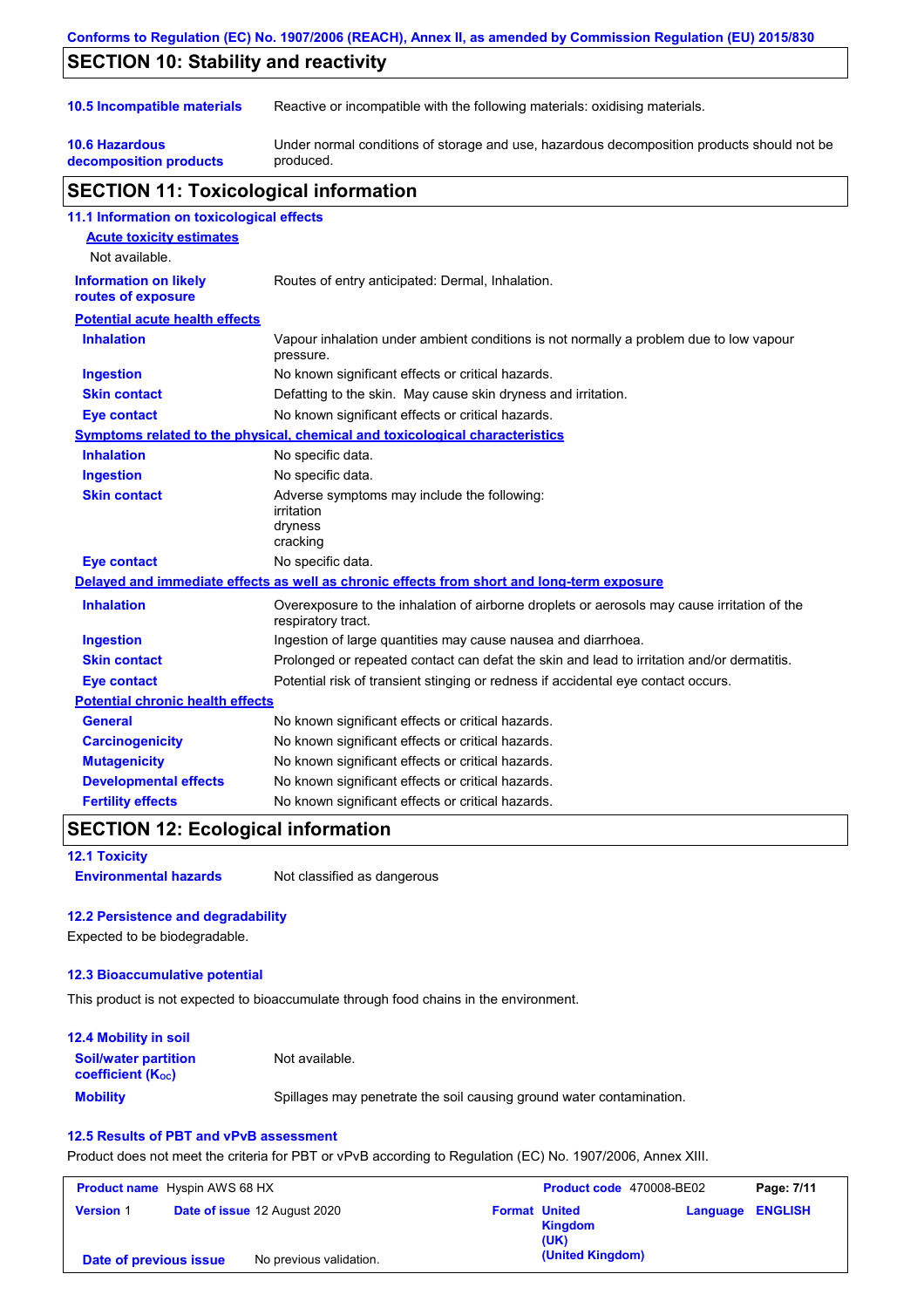## **SECTION 12: Ecological information**

#### **12.6 Other adverse effects**

**Other ecological information**

Spills may form a film on water surfaces causing physical damage to organisms. Oxygen transfer could also be impaired.

## **SECTION 13: Disposal considerations**

## **13.1 Waste treatment methods**

#### **Product**

**Methods of disposal**

Where possible, arrange for product to be recycled. Dispose of via an authorised person/ licensed waste disposal contractor in accordance with local regulations.

Where possible, arrange for product to be recycled. Dispose of via an authorised person/

## **Hazardous waste** Yes.

| European waste catalogue (EWC) |                                              |  |  |  |
|--------------------------------|----------------------------------------------|--|--|--|
| Waste code                     | <b>Waste designation</b>                     |  |  |  |
| $130110*$                      | mineral based non-chlorinated hydraulic oils |  |  |  |

However, deviation from the intended use and/or the presence of any potential contaminants may require an alternative waste disposal code to be assigned by the end user.

## **Packaging**

**Methods of disposal**

|                            | licensed waste disposal contractor in accordance with local regulations.                                                                                                                                                                |  |  |  |  |
|----------------------------|-----------------------------------------------------------------------------------------------------------------------------------------------------------------------------------------------------------------------------------------|--|--|--|--|
| <b>Waste code</b>          | European waste catalogue (EWC)                                                                                                                                                                                                          |  |  |  |  |
| 15 01 10*                  | packaging containing residues of or contaminated by hazardous substances                                                                                                                                                                |  |  |  |  |
| <b>Special precautions</b> | This material and its container must be disposed of in a safe way. Empty containers or liners<br>may retain some product residues. Avoid dispersal of spilt material and runoff and contact with<br>soil, waterways, drains and sewers. |  |  |  |  |
| <b>References</b>          | Commission 2014/955/EU<br>Directive 2008/98/EC                                                                                                                                                                                          |  |  |  |  |

## **SECTION 14: Transport information**

|                                           | <b>ADR/RID</b> | <b>ADN</b>     | <b>IMDG</b>    | <b>IATA</b>    |
|-------------------------------------------|----------------|----------------|----------------|----------------|
| 14.1 UN number                            | Not regulated. | Not regulated. | Not regulated. | Not regulated. |
| 14.2 UN proper<br>shipping name           |                |                |                |                |
| <b>14.3 Transport</b><br>hazard class(es) |                |                |                |                |
| 14.4 Packing<br>group                     |                |                |                |                |
| 14.5<br><b>Environmental</b><br>hazards   | No.            | No.            | No.            | No.            |
| <b>Additional</b><br>information          |                |                |                |                |

**14.6 Special precautions for user** Not available.

**14.7 Transport in bulk according to Annex II of Marpol and the IBC Code** Not available.

| <b>Product name</b> Hyspin AWS 68 HX              |  | Product code 470008-BE02     |                      | Page: 8/11      |                         |  |
|---------------------------------------------------|--|------------------------------|----------------------|-----------------|-------------------------|--|
| <b>Version 1</b>                                  |  | Date of issue 12 August 2020 | <b>Format United</b> | Kingdom<br>(UK) | <b>Language ENGLISH</b> |  |
| No previous validation.<br>Date of previous issue |  | (United Kingdom)             |                      |                 |                         |  |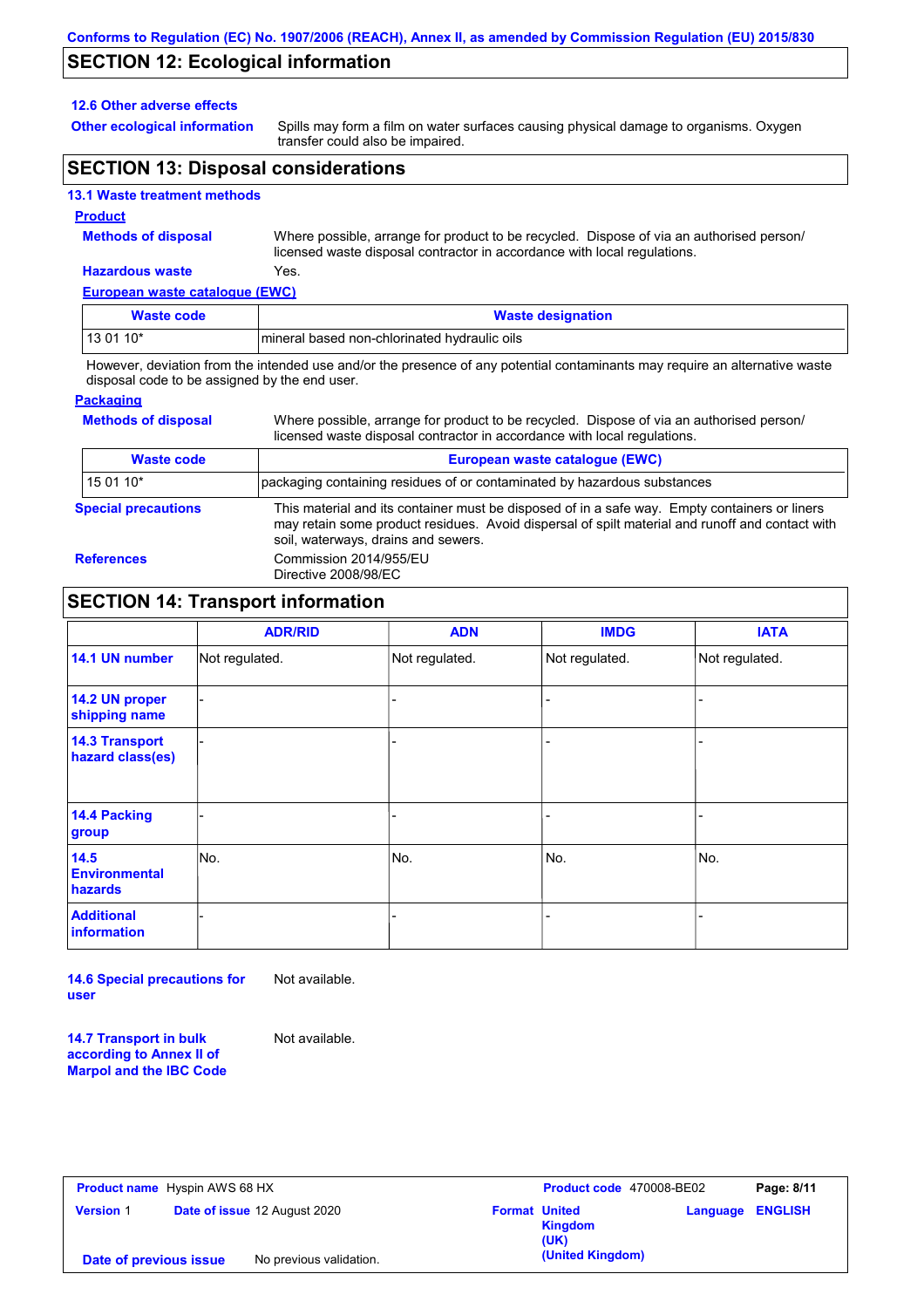# **SECTION 15: Regulatory information**

|                                                                 | 15.1 Safety, health and environmental regulations/legislation specific for the substance or mixture                            |
|-----------------------------------------------------------------|--------------------------------------------------------------------------------------------------------------------------------|
| EU Regulation (EC) No. 1907/2006 (REACH)                        |                                                                                                                                |
| Annex XIV - List of substances subject to authorisation         |                                                                                                                                |
| <b>Annex XIV</b>                                                |                                                                                                                                |
| None of the components are listed.                              |                                                                                                                                |
| <b>Substances of very high concern</b>                          |                                                                                                                                |
| None of the components are listed.                              |                                                                                                                                |
| <b>Other regulations</b>                                        |                                                                                                                                |
| <b>REACH Status</b>                                             | The company, as identified in Section 1, sells this product in the EU in compliance with the<br>current requirements of REACH. |
| <b>United States inventory</b><br>(TSCA 8b)                     | All components are active or exempted.                                                                                         |
| <b>Australia inventory (AICS)</b>                               | All components are listed or exempted.                                                                                         |
| <b>Canada inventory</b>                                         | All components are listed or exempted.                                                                                         |
| <b>China inventory (IECSC)</b>                                  | All components are listed or exempted.                                                                                         |
| <b>Japan inventory (ENCS)</b>                                   | All components are listed or exempted.                                                                                         |
| <b>Korea inventory (KECI)</b>                                   | All components are listed or exempted.                                                                                         |
| <b>Philippines inventory</b><br>(PICCS)                         | All components are listed or exempted.                                                                                         |
| <b>Taiwan Chemical</b><br><b>Substances Inventory</b><br>(TCSI) | All components are listed or exempted.                                                                                         |
| Ozone depleting substances (1005/2009/EU)                       |                                                                                                                                |
| Not listed.                                                     |                                                                                                                                |
| Prior Informed Consent (PIC) (649/2012/EU)                      |                                                                                                                                |
| Not listed.                                                     |                                                                                                                                |
| <b>EU - Water framework directive - Priority substances</b>     |                                                                                                                                |
| None of the components are listed.                              |                                                                                                                                |
| <b>Seveso Directive</b>                                         |                                                                                                                                |
|                                                                 |                                                                                                                                |

This product is not controlled under the Seveso Directive.

| 15.2 Chemical safety | A Chemical Safety Assessment has been carried out for one or more of the substances within  |
|----------------------|---------------------------------------------------------------------------------------------|
| assessment           | this mixture. A Chemical Safety Assessment has not been carried out for the mixture itself. |

# **SECTION 16: Other information**

| <b>Abbreviations and acronyms</b>                                | ADN = European Provisions concerning the International Carriage of Dangerous Goods by                                                                                                                          |                                                                                          |          |                |  |  |  |
|------------------------------------------------------------------|----------------------------------------------------------------------------------------------------------------------------------------------------------------------------------------------------------------|------------------------------------------------------------------------------------------|----------|----------------|--|--|--|
|                                                                  | Inland Waterway                                                                                                                                                                                                |                                                                                          |          |                |  |  |  |
|                                                                  | ADR = The European Agreement concerning the International Carriage of Dangerous Goods by                                                                                                                       |                                                                                          |          |                |  |  |  |
|                                                                  |                                                                                                                                                                                                                | Road                                                                                     |          |                |  |  |  |
|                                                                  |                                                                                                                                                                                                                | ATE = Acute Toxicity Estimate<br><b>BCF</b> = Bioconcentration Factor                    |          |                |  |  |  |
|                                                                  | CAS = Chemical Abstracts Service                                                                                                                                                                               |                                                                                          |          |                |  |  |  |
|                                                                  |                                                                                                                                                                                                                | CLP = Classification, Labelling and Packaging Regulation [Regulation (EC) No. 1272/2008] |          |                |  |  |  |
|                                                                  | CSA = Chemical Safety Assessment                                                                                                                                                                               |                                                                                          |          |                |  |  |  |
|                                                                  | CSR = Chemical Safety Report                                                                                                                                                                                   |                                                                                          |          |                |  |  |  |
|                                                                  | DMEL = Derived Minimal Effect Level                                                                                                                                                                            |                                                                                          |          |                |  |  |  |
|                                                                  | DNEL = Derived No Effect Level                                                                                                                                                                                 |                                                                                          |          |                |  |  |  |
|                                                                  | EINECS = European Inventory of Existing Commercial chemical Substances<br>ES = Exposure Scenario                                                                                                               |                                                                                          |          |                |  |  |  |
|                                                                  |                                                                                                                                                                                                                |                                                                                          |          |                |  |  |  |
|                                                                  | EUH statement = CLP-specific Hazard statement                                                                                                                                                                  |                                                                                          |          |                |  |  |  |
|                                                                  | EWC = European Waste Cataloque                                                                                                                                                                                 |                                                                                          |          |                |  |  |  |
|                                                                  | GHS = Globally Harmonized System of Classification and Labelling of Chemicals                                                                                                                                  |                                                                                          |          |                |  |  |  |
|                                                                  | IATA = International Air Transport Association                                                                                                                                                                 |                                                                                          |          |                |  |  |  |
|                                                                  |                                                                                                                                                                                                                | IBC = Intermediate Bulk Container                                                        |          |                |  |  |  |
|                                                                  | <b>IMDG = International Maritime Dangerous Goods</b><br>LogPow = logarithm of the octanol/water partition coefficient<br>MARPOL = International Convention for the Prevention of Pollution From Ships, 1973 as |                                                                                          |          |                |  |  |  |
|                                                                  |                                                                                                                                                                                                                |                                                                                          |          |                |  |  |  |
|                                                                  | modified by the Protocol of 1978. ("Marpol" = marine pollution)                                                                                                                                                |                                                                                          |          |                |  |  |  |
|                                                                  | OECD = Organisation for Economic Co-operation and Development                                                                                                                                                  |                                                                                          |          |                |  |  |  |
| <b>Product name</b> Hyspin AWS 68 HX<br>Product code 470008-BE02 |                                                                                                                                                                                                                | Page: 9/11                                                                               |          |                |  |  |  |
| <b>Version 1</b>                                                 | Date of issue 12 August 2020                                                                                                                                                                                   | <b>Format United</b>                                                                     | Language | <b>ENGLISH</b> |  |  |  |
|                                                                  |                                                                                                                                                                                                                | <b>Kingdom</b>                                                                           |          |                |  |  |  |
|                                                                  |                                                                                                                                                                                                                | (UK)                                                                                     |          |                |  |  |  |
| Date of previous issue                                           | No previous validation.                                                                                                                                                                                        | (United Kingdom)                                                                         |          |                |  |  |  |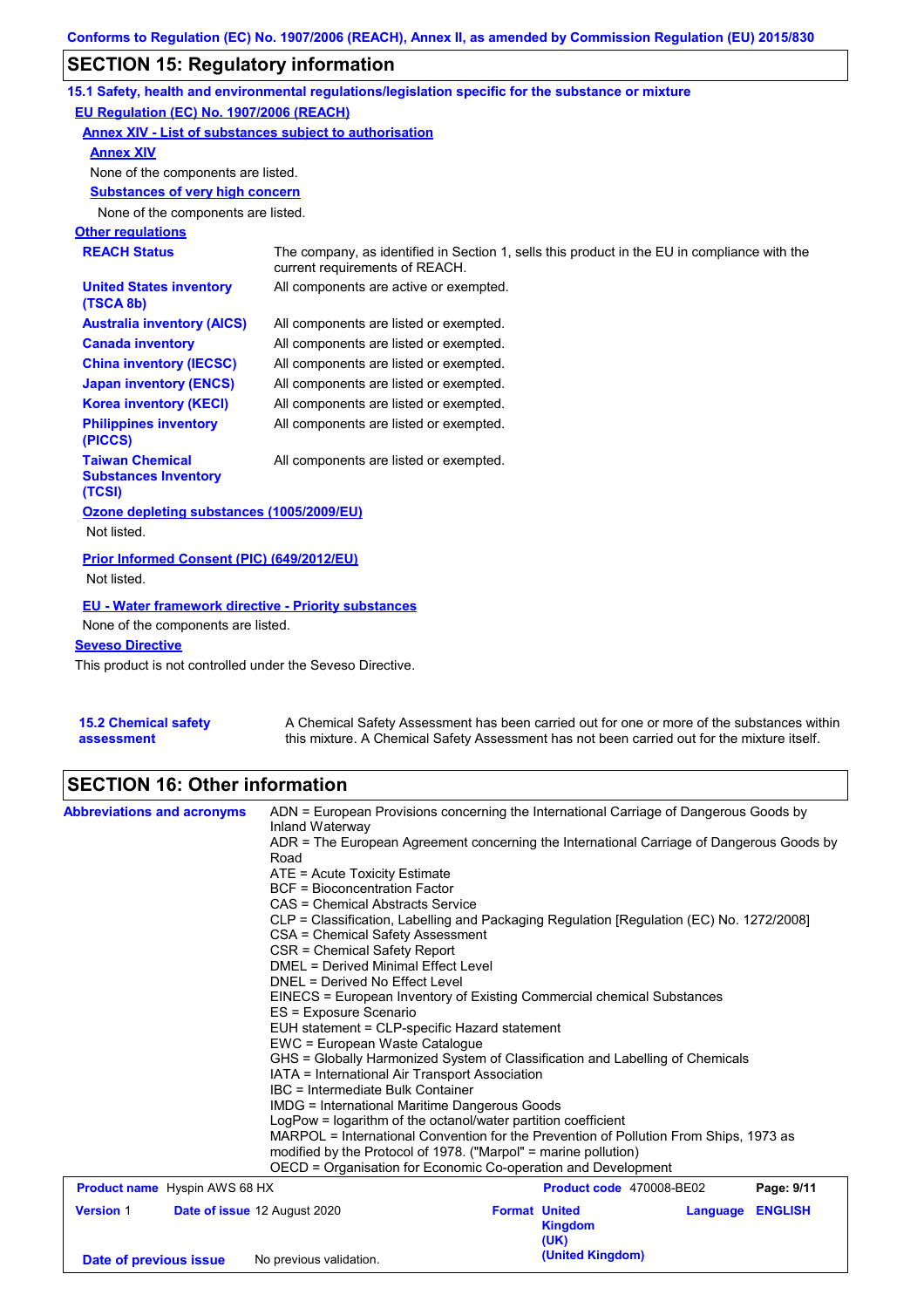## **SECTION 16: Other information**

PBT = Persistent, Bioaccumulative and Toxic PNEC = Predicted No Effect Concentration REACH = Registration, Evaluation, Authorisation and Restriction of Chemicals Regulation [Regulation (EC) No. 1907/2006] RID = The Regulations concerning the International Carriage of Dangerous Goods by Rail RRN = REACH Registration Number SADT = Self-Accelerating Decomposition Temperature SVHC = Substances of Very High Concern STOT-RE = Specific Target Organ Toxicity - Repeated Exposure STOT-SE = Specific Target Organ Toxicity - Single Exposure TWA = Time weighted average UN = United Nations UVCB = Complex hydrocarbon substance VOC = Volatile Organic Compound vPvB = Very Persistent and Very Bioaccumulative Varies = may contain one or more of the following 64741-88-4 / RRN 01-2119488706-23, 64741-89-5 / RRN 01-2119487067-30, 64741-95-3 / RRN 01-2119487081-40, 64741-96-4/ RRN 01-2119483621-38, 64742-01-4 / RRN 01-2119488707-21, 64742-44-5 / RRN 01-2119985177-24, 64742-45-6, 64742-52-5 / RRN 01-2119467170-45, 64742-53-6 / RRN 01-2119480375-34, 64742-54-7 / RRN 01-2119484627-25, 64742-55-8 / RRN 01-2119487077-29, 64742-56-9 / RRN 01-2119480132-48, 64742-57-0 / RRN 01-2119489287-22, 64742-58-1, 64742-62-7 / RRN 01-2119480472-38, 64742-63-8, 64742-65-0 / RRN 01-2119471299-27, 64742-70-7 / RRN 01-2119487080-42, 72623-85-9 / RRN 01-2119555262-43, 72623-86-0 / RRN 01-2119474878-16, 72623-87-1 / RRN 01-2119474889-13

#### **Procedure used to derive the classification according to Regulation (EC) No. 1272/2008 [CLP/GHS]**

| <b>Classification</b>                                  |                            | <b>Justification</b> |  |  |
|--------------------------------------------------------|----------------------------|----------------------|--|--|
| Not classified.                                        |                            |                      |  |  |
| <b>Full text of abbreviated H</b><br><b>statements</b> | Not applicable.            |                      |  |  |
| <b>Full text of classifications</b><br>[CLP/GHS]       | Not applicable.            |                      |  |  |
| <b>History</b>                                         |                            |                      |  |  |
| Date of issue/ Date of<br>revision                     | 12/08/2020.                |                      |  |  |
| Date of previous issue                                 | No previous validation.    |                      |  |  |
| <b>Prepared by</b>                                     | <b>Product Stewardship</b> |                      |  |  |

**Indicates information that has changed from previously issued version.**

#### **Notice to reader**

All reasonably practicable steps have been taken to ensure this data sheet and the health, safety and environmental information contained in it is accurate as of the date specified below. No warranty or representation, express or implied is made as to the accuracy or completeness of the data and information in this data sheet.

The data and advice given apply when the product is sold for the stated application or applications. You should not use the product other than for the stated application or applications without seeking advice from BP Group.

It is the user's obligation to evaluate and use this product safely and to comply with all applicable laws and regulations. The BP Group shall not be responsible for any damage or injury resulting from use, other than the stated product use of the material, from any failure to adhere to recommendations, or from any hazards inherent in the nature of the material. Purchasers of the product for supply to a third party for use at work, have a duty to take all necessary steps to ensure that any person handling or using the product is provided with the information in this sheet. Employers have a duty to tell employees and others who may be affected of any hazards described in this sheet and of any precautions that should be taken. You can contact the BP Group to ensure that this document is the most current available. Alteration of this document is strictly prohibited.

| <b>Product name</b> Hyspin AWS 68 HX |  | Product code 470008-BE02     |                      | Page: 10/11            |          |                |
|--------------------------------------|--|------------------------------|----------------------|------------------------|----------|----------------|
| <b>Version 1</b>                     |  | Date of issue 12 August 2020 | <b>Format United</b> | <b>Kingdom</b><br>(UK) | Language | <b>ENGLISH</b> |
| Date of previous issue               |  | No previous validation.      |                      | (United Kingdom)       |          |                |